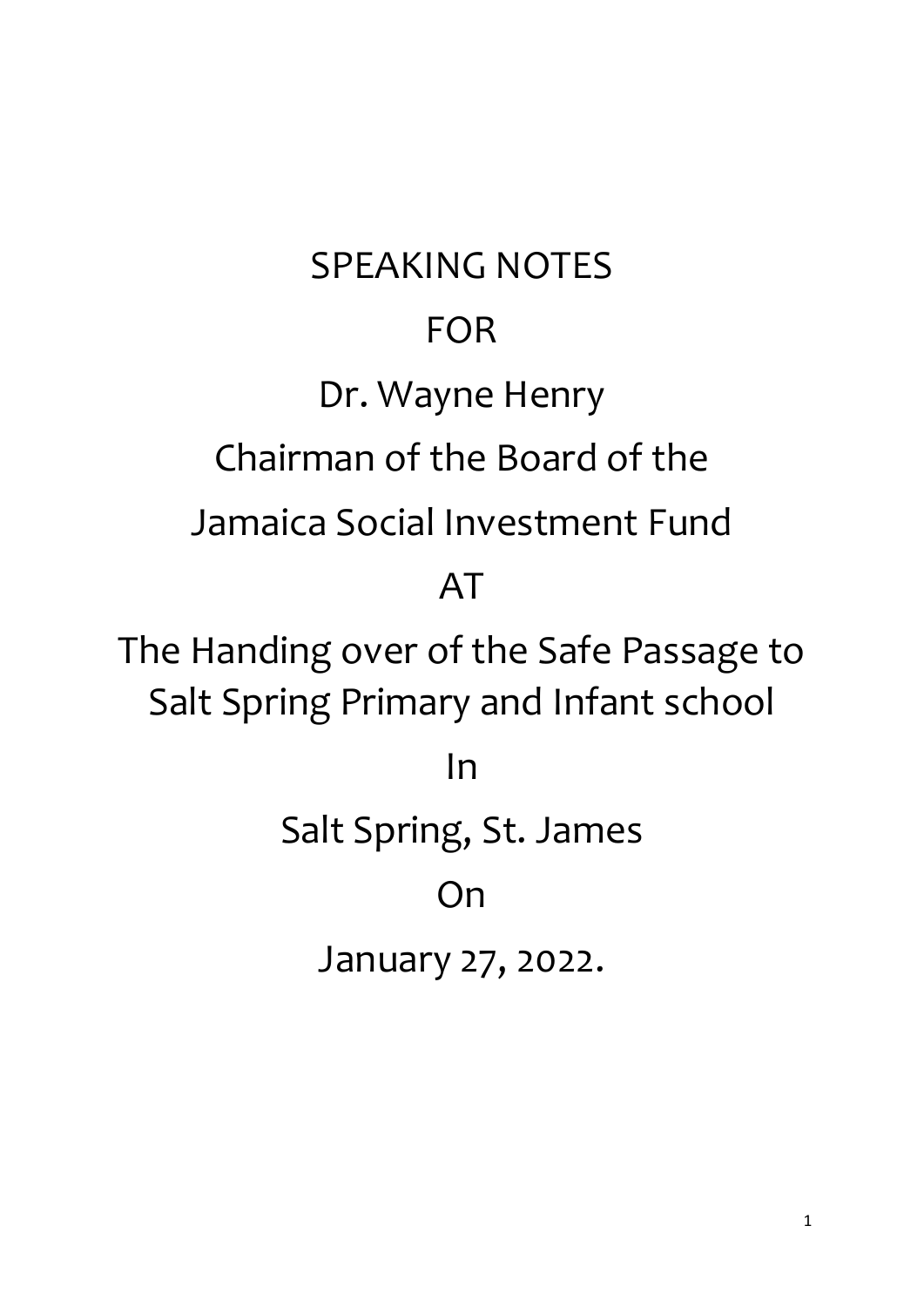## **Salutation**

Honourable Dr. Horace Chang, Deputy Prime Minister, Minister of National Security and Member of Parliament, North-West St. James.

Honourable, Fayval Williams, Minister of Education and Youth

Mr. Heroy Clarke, Member of Parliament, St. James Central

Your Excellency Ambassador Marianne Van Steen, Head of EU Delegation

Representing the Mayor, Councilor Joshua Cummings, Norwood Division

Ms. Mona Sue Ho, Senior Manager, Social Development, JSIF

Mrs. Norma Brydson, Principal, Salt Spring Primary and Infant School

Ms. Carlene Miller, Principal, Hartsfield Basic School

Members of the Media,

Members of the JSIF team, Members of staff from the Salt Spring Primary and Infant school.

Good Morning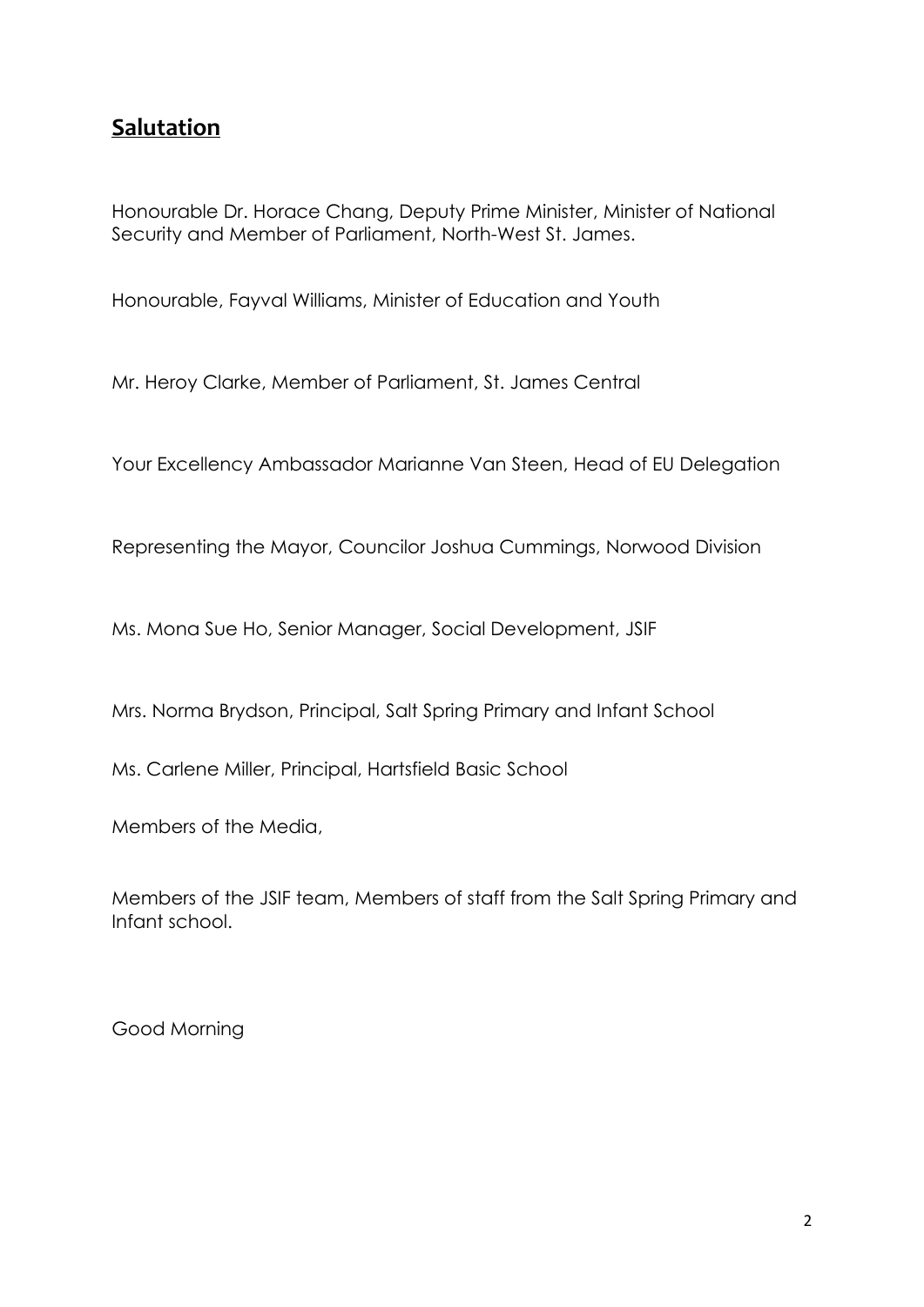Road safety is a national cause for concern as hundreds of Jamaicans, including children, have lost their lives annually due to road accidents. In 2021, some 484 persons lost their lives on the nation's roads (the highest in the last 10 years); 62 percent of these person were what the Road Safety Unit classify as Vulnerable Road Users, these include motorcyclists, pedal cyclist, pillion riders and of course pedestrians. Of this number, some 20 percent of the fatalities were pedestrians.

This group of pedestrians includes an even more vulnerable group… our children. Last year the Road Safety Unit up to June 2021 recorded that 9 children died while navigating their way on our roads.

The Safe Passage project is an intervention to support the safe commute of children to and from school using specific roadways and throughfares. The project has already been implemented in 8 schools across Jamaica under the first phase of the Integrated Community Development Project, ICDP, which was funded by the World Bank. Building on the success of Phase 1, the Safe Passages Project is now being implemented under the Government of Jamacia's ICDP II project in 5 communities – Salt Spring and Anchovy in St James, Treadlight in Clarendon and Greenwich Town an August Town in St Andrew. Three of these Safe Passages, including Salt Spring, are GOJ targets under the EU Citizen Security Programme for financial year 2021/22.

3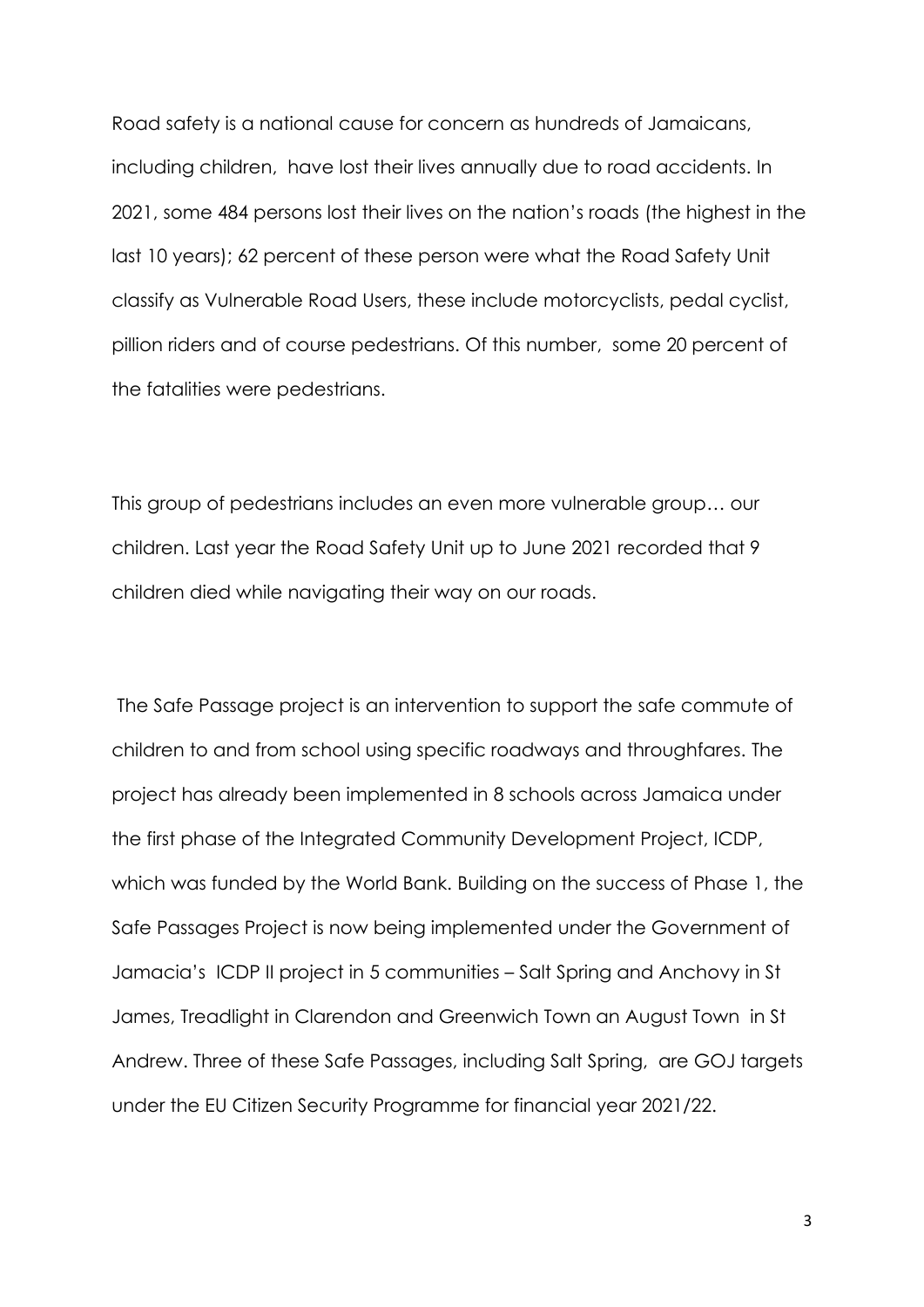This Safe Passage in Salt Spring boasts all the features which have become synonymous with this project. At a cost of 14 million dollars- 400 metres of sidewalk was constructed with safety guard rails. School traffic signs were installed, and a pedestrian crossing was put in place.

Additionally, Two (2) bus sheds were constructed, the school fencing was rehabilitated and replaced with a block wall structure with murals depicting messages on road safety. The project does not stop with the infrastructure, it also includes a comprehensive public education and road safety programme including staff, students, residents, transport providers and other road users educating them on proper road. This project will also include a maintenance management component to support the proper use and sustainability of this asset.

This project is a true testament of stakeholders coming together for the greater good of our country. It is my hope, that this Safe Passage programme will have the outcome of providing safe commute for students, staff and other pedestrians in partnership with the wider community and other stakeholders.

I am proud today to be a part of the handing over of this well needed project to the Salt Spring Primary and Infant school which will not only